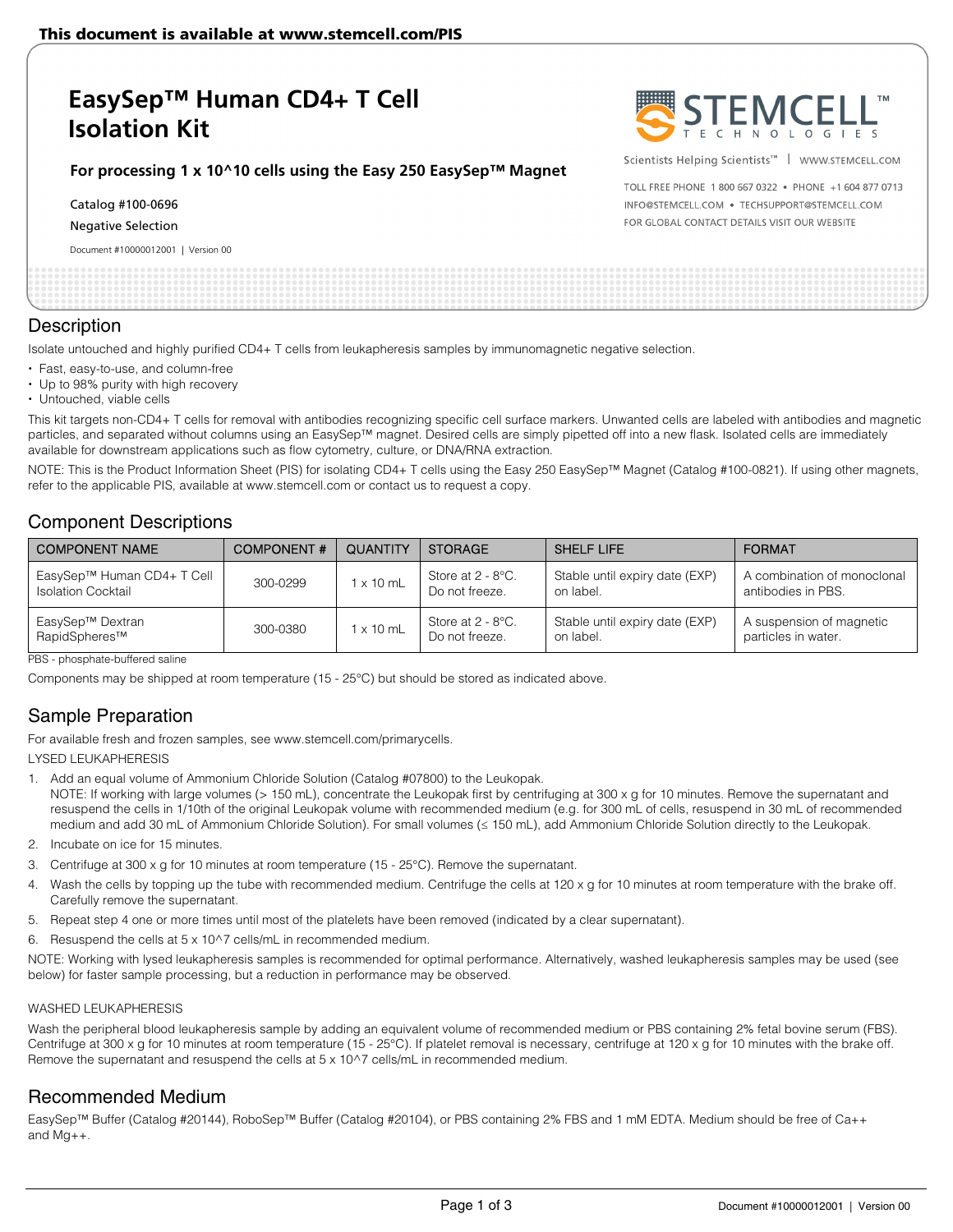

# Directions for Use – Manual EasySep™ Protocols

See page 1 for Sample Preparation and Recommended Medium. Refer to Table 1 for detailed instructions regarding the EasySep™ procedure.

### **Table 1. EasySep™ Human CD4+ T Cell Isolation Kit Protocol**

| <b>STEP</b>    | <b>INSTRUCTIONS</b>                                                                                                          | Easy 250 EasySep™ Magnet<br>(Catalog #100-0821)                                       |
|----------------|------------------------------------------------------------------------------------------------------------------------------|---------------------------------------------------------------------------------------|
|                | Prepare sample at the indicated cell concentration within the<br>volume range.                                               | 5 x 10^7 cells/mL<br>45 - 225 mL                                                      |
|                | Add sample to required flask.                                                                                                | $T-75$ cm <sup>2</sup> cell culture flask<br>(i.e. Corning Catalog #353135)           |
| $\overline{2}$ | Add Isolation Cocktail to sample.<br>NOTE: Do not vortex cocktail.                                                           | 50 µL/mL of sample                                                                    |
|                | Mix and incubate.                                                                                                            | RT for 5 minutes                                                                      |
| 3              | Vortex RapidSpheres™.<br>NOTE: Particles should appear evenly dispersed.                                                     | 30 seconds                                                                            |
| $\overline{4}$ | Add RapidSpheres™ to sample and mix.                                                                                         | 50 µL/mL of sample                                                                    |
| 5              | Add recommended medium to top up sample to the indicated<br>volume. Mix by gently pipetting up and down 2 - 3 times.         | • Top up to 100 mL for samples $\leq 80$ mL<br>• Top up to 250 mL for samples > 80 mL |
|                | Place the flask (without cap) into the magnet and incubate.                                                                  | RT for 10 minutes                                                                     |
| 6              | Carefully pipette (do not pour) the enriched cell suspension into<br>a new tube or centrifuge bottle.                        | Use a new $T-75$ cm <sup>2</sup> flask                                                |
| $\overline{7}$ | Remove the flask from the magnet and place the new flask<br>(without cap) into the magnet; incubate for a second separation. | RT for 5 minutes                                                                      |
| 8              | Carefully pipette (do not pour) the enriched cell suspension into<br>a new tube or centrifuge bottle.                        | Use a new tube or centrifuge bottle*                                                  |
|                | Centrifuge sample; carefully aspirate and discard supernatant.                                                               | Centrifuge at 300 x g for 10 minutes at RT with low brake                             |
| 9              | Resuspend to the desired cell concentration using recommended<br>medium.                                                     | Isolated cells are ready for use                                                      |

RT - room temperature (15 - 25°C)

\* e.g. 50 mL (30 x 115 mm) conical tube (Catalog #38010) or 225 mL centrifuge bottle (Corning Catalog #352075)

# Notes and Tips

ASSESSING PURITY

For purity assessment of CD4+ T cells (CD3+CD4+) by flow cytometry, use the following fluorochrome-conjugated antibody clones:

- Anti-Human CD3 Antibody, Clone UCHT1 (Catalog #60011), and
- Anti-Human CD4 Antibody, Clone OKT4 (Catalog #60016)
- After addition of Cocktail and RapidSpheres™, mix the sample with a 25 mL or 50 mL serological pipette (e.g. Catalog #38005/38006). NOTE: Mixing can also be done by rotating or gently agitating the flask. Cap the flask first to prevent spillage.
- To collect the supernatant, gently sweep the pipette back and forth along the midline of the T-75 cm<sup>2</sup> flask while aspirating. Avoid touching the sides of the flask. Switch to a 10 mL or smaller serological pipette to collect the residual supernatant.